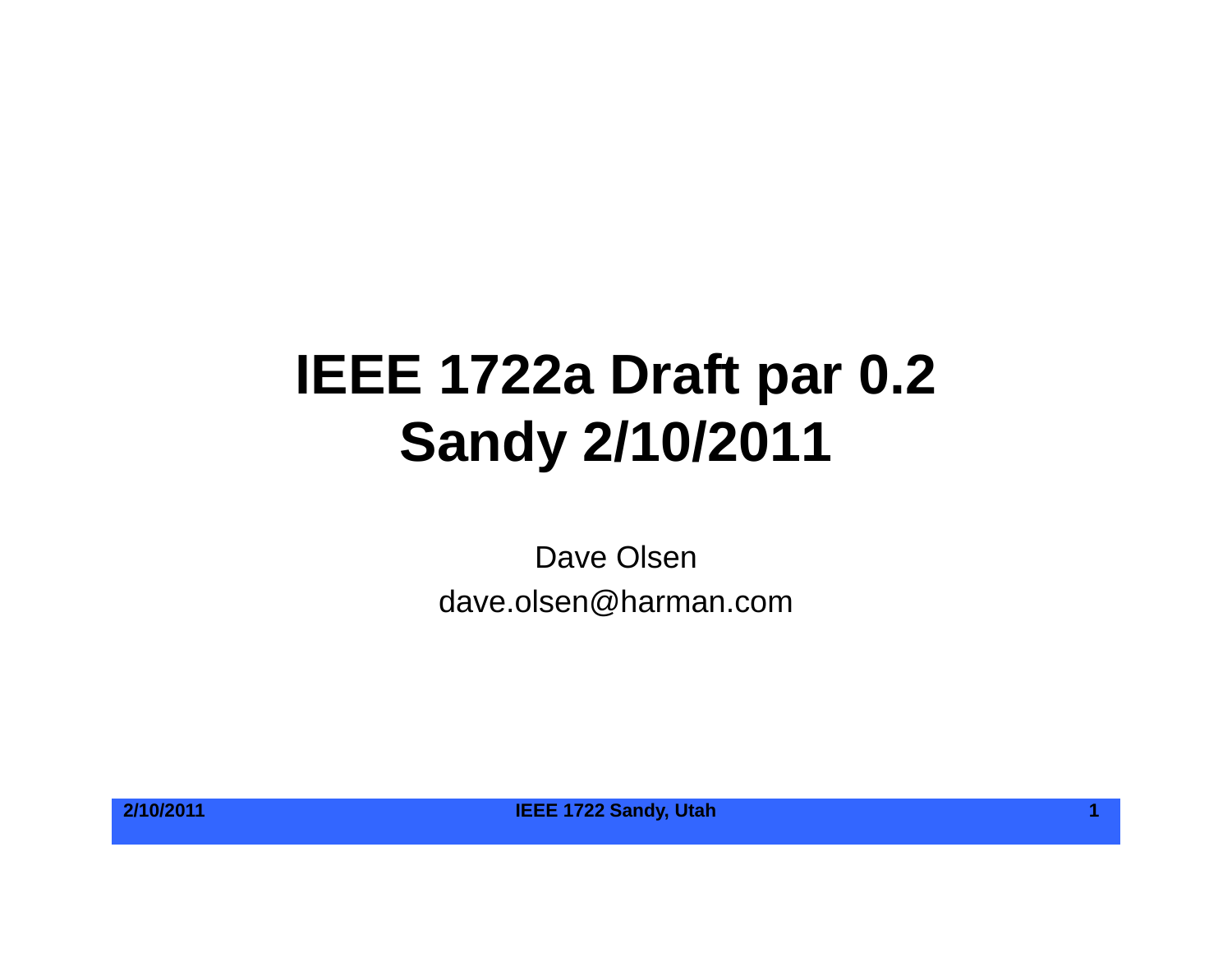# **Title (2.1)**

• Standard for Layer 2 Transport Protocol for Time Sensitive Applications in Bridged Local Area Networks – Amendment 1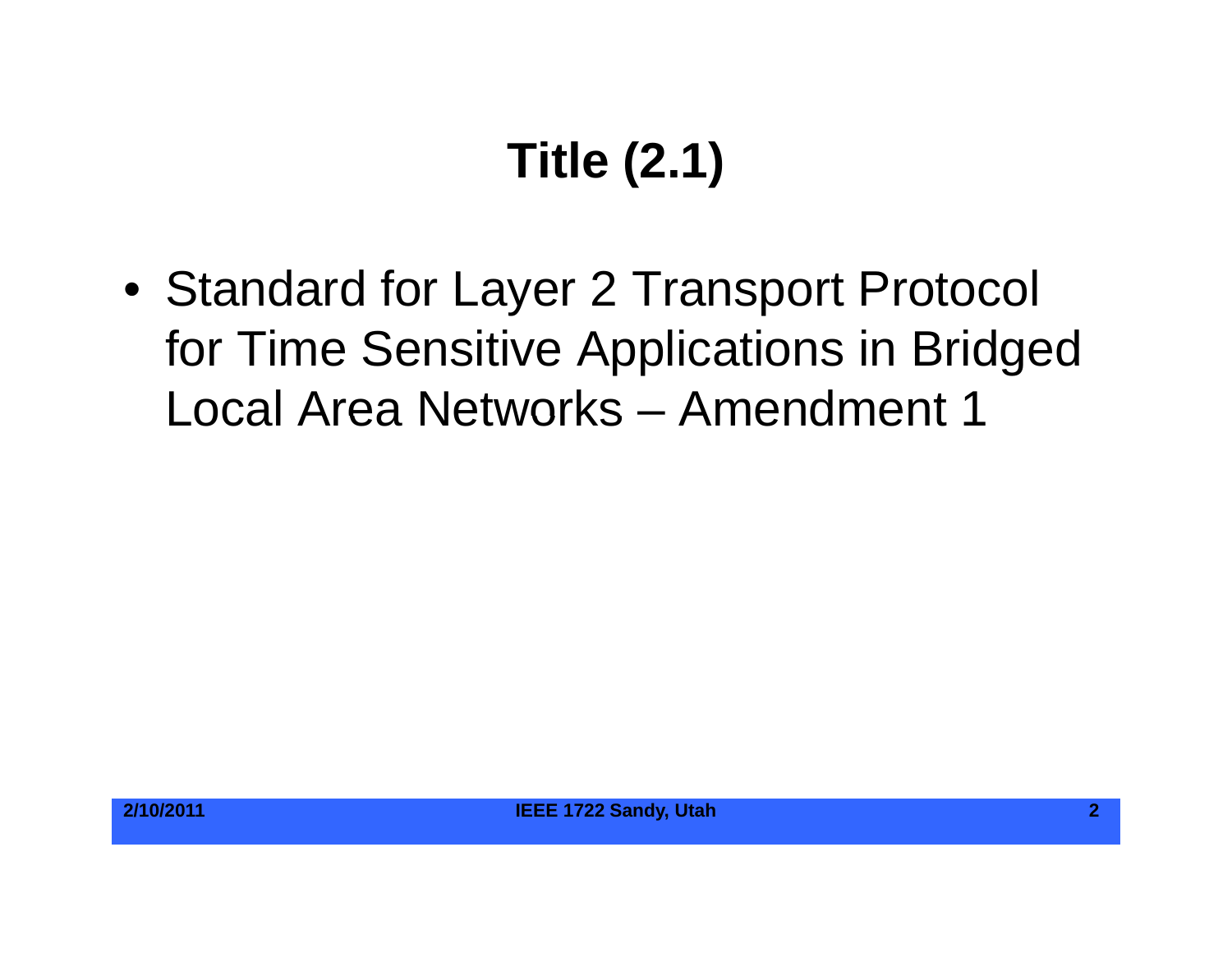## **Misc.**

• Number of people expected to work on standard (5.1)

– 20

- Stakeholders (5.6)
	- Developers and users of bridged LAN and end-point systems supporting audio/video and other low latency streaming applications.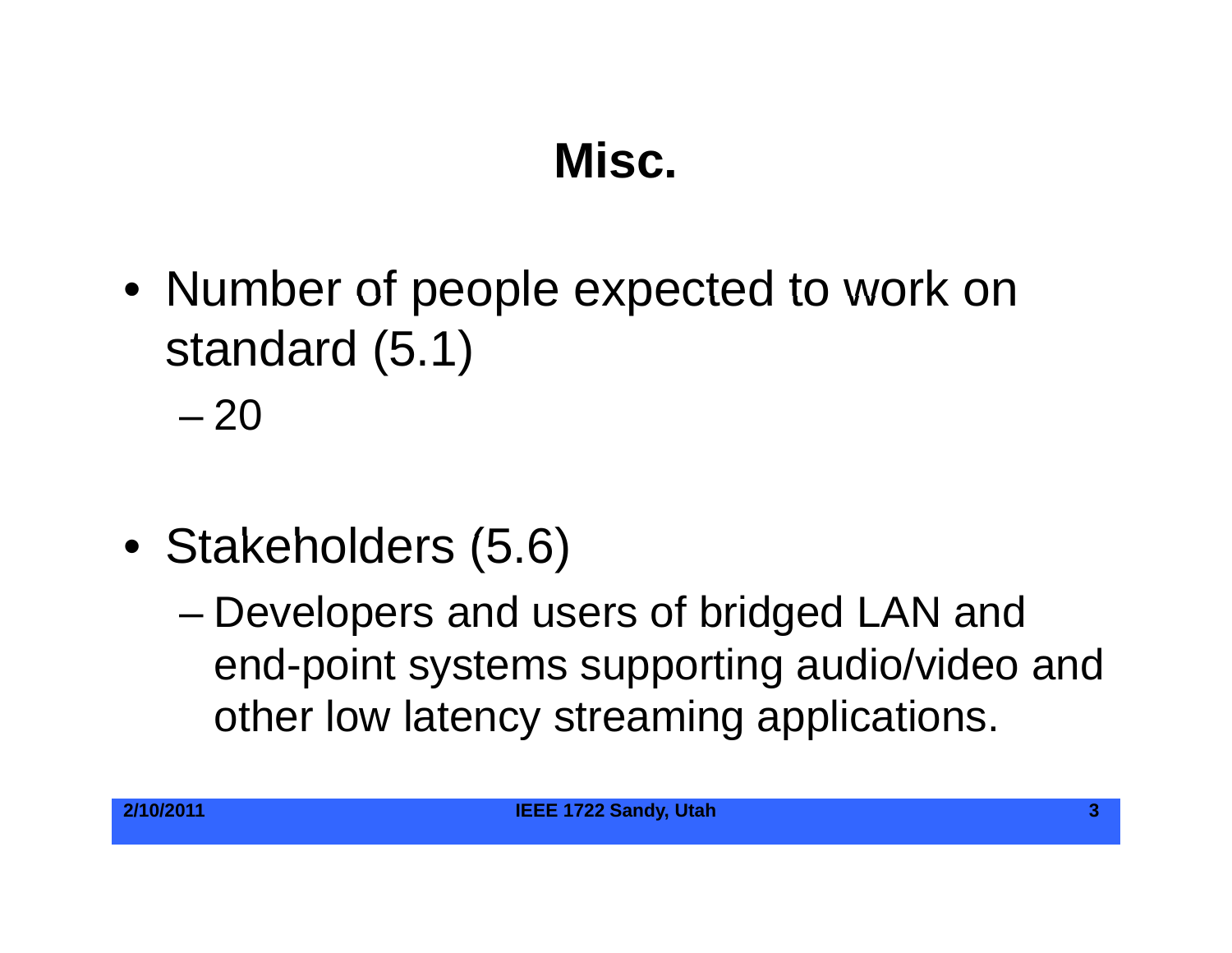# **Original PAR Scope (5.2)**

 $\bullet\,$  This standard specifies the protocol, data encapsulations, and presentation time procedures used to ensure interoperability between audio and video based end stations that use standard networking services provided by all IEEE 802 networks meeting QoS requirements for time-sensitive applications by leveraging concepts of IEC 61883.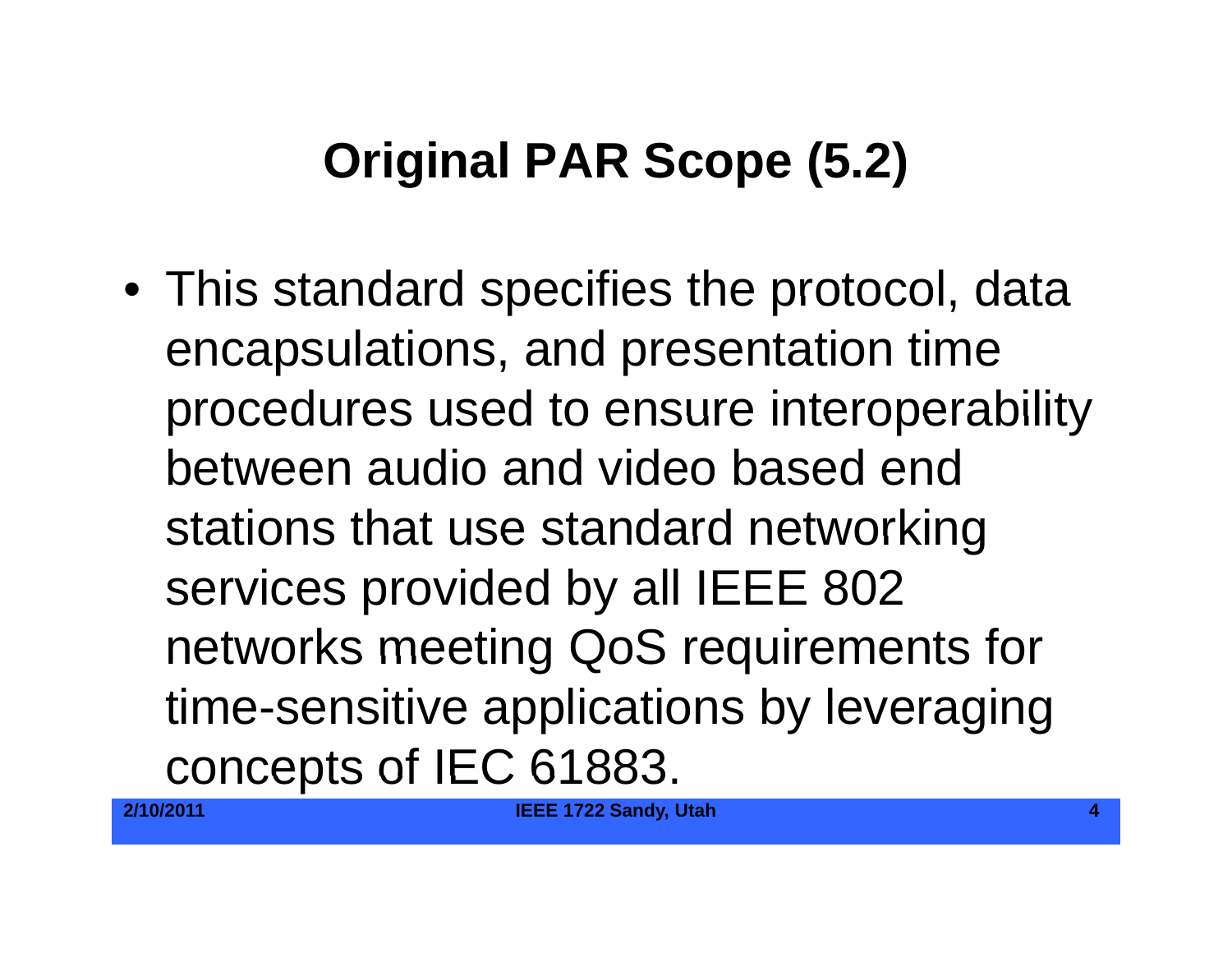#### **Questions**

 $\bullet\,$  We are going to have to change the scope of the original 1722, is that change required to be defined for the amendment PAR?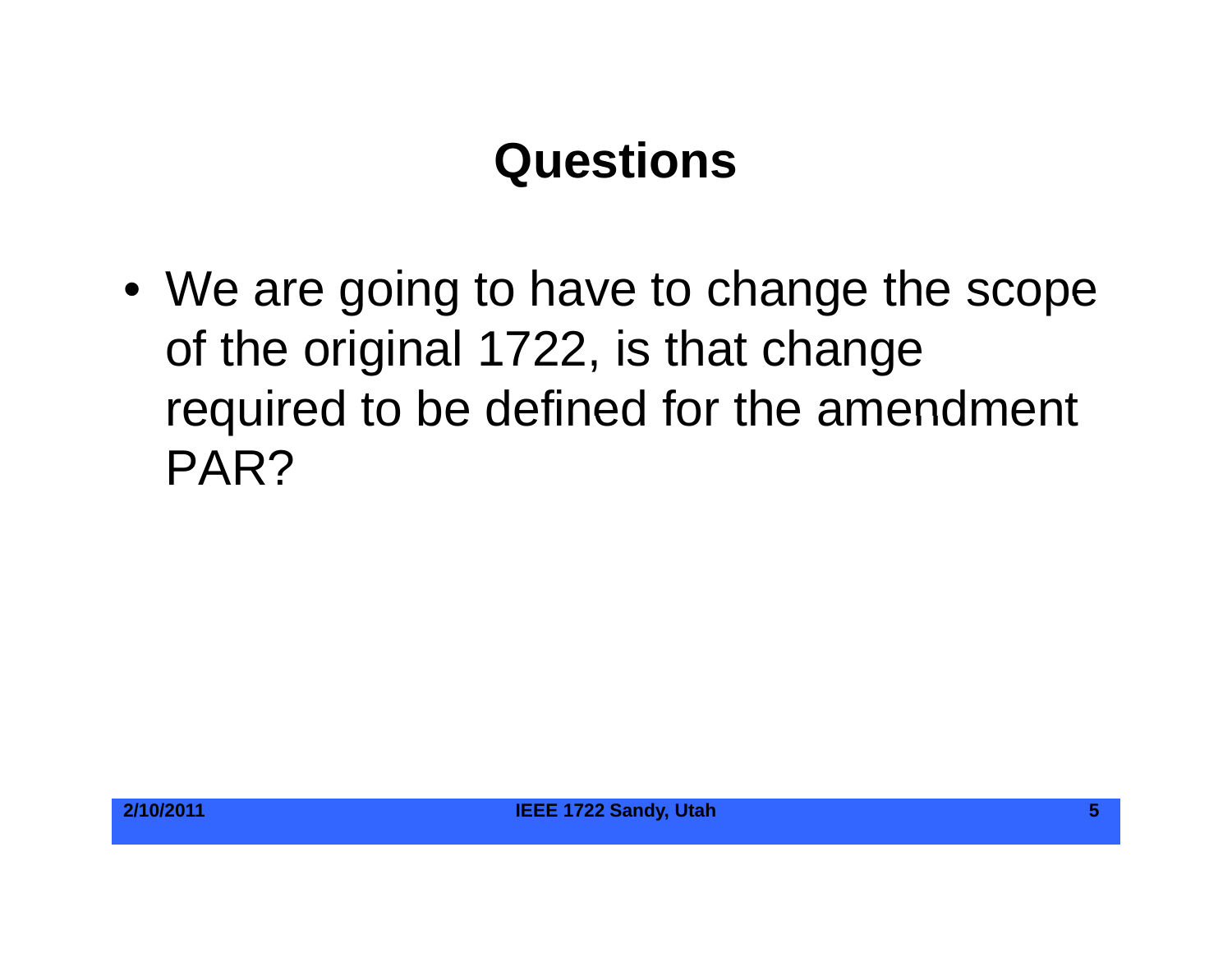# **PAR Scope (5.2)**

• This standard specifies extensions to the IEEE 1722 protocol to expand the range of supported audio/video formats, define additional services to provide interoperability, and add support for other low latency time sensitive applications.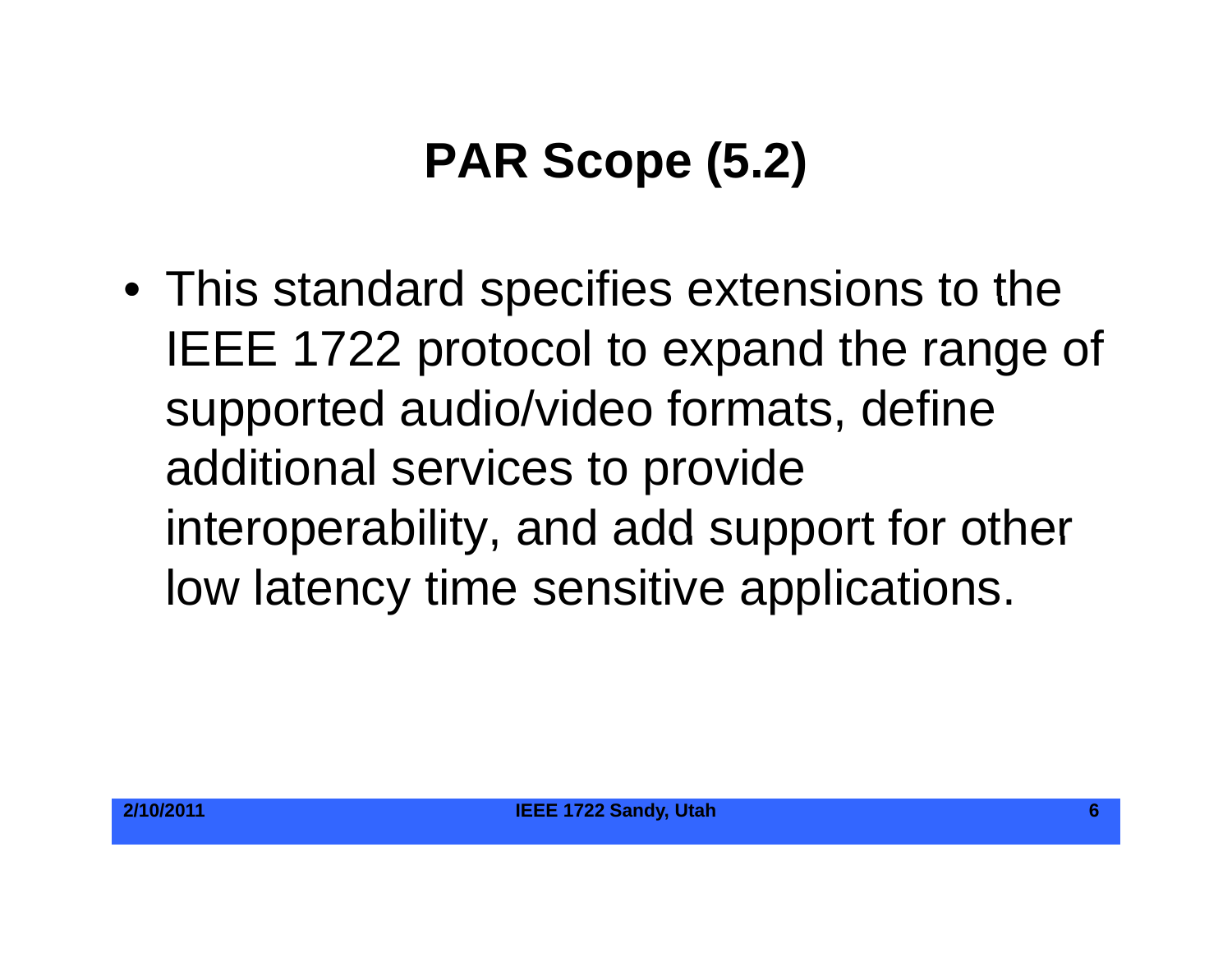#### **PAR Scope - Option 2**

• This standard specifies extensions to IEEE 1722 – 2011 to add extensible streaming formats that support media types that are not included in the previous standard and define media clock selection andsynchronization services.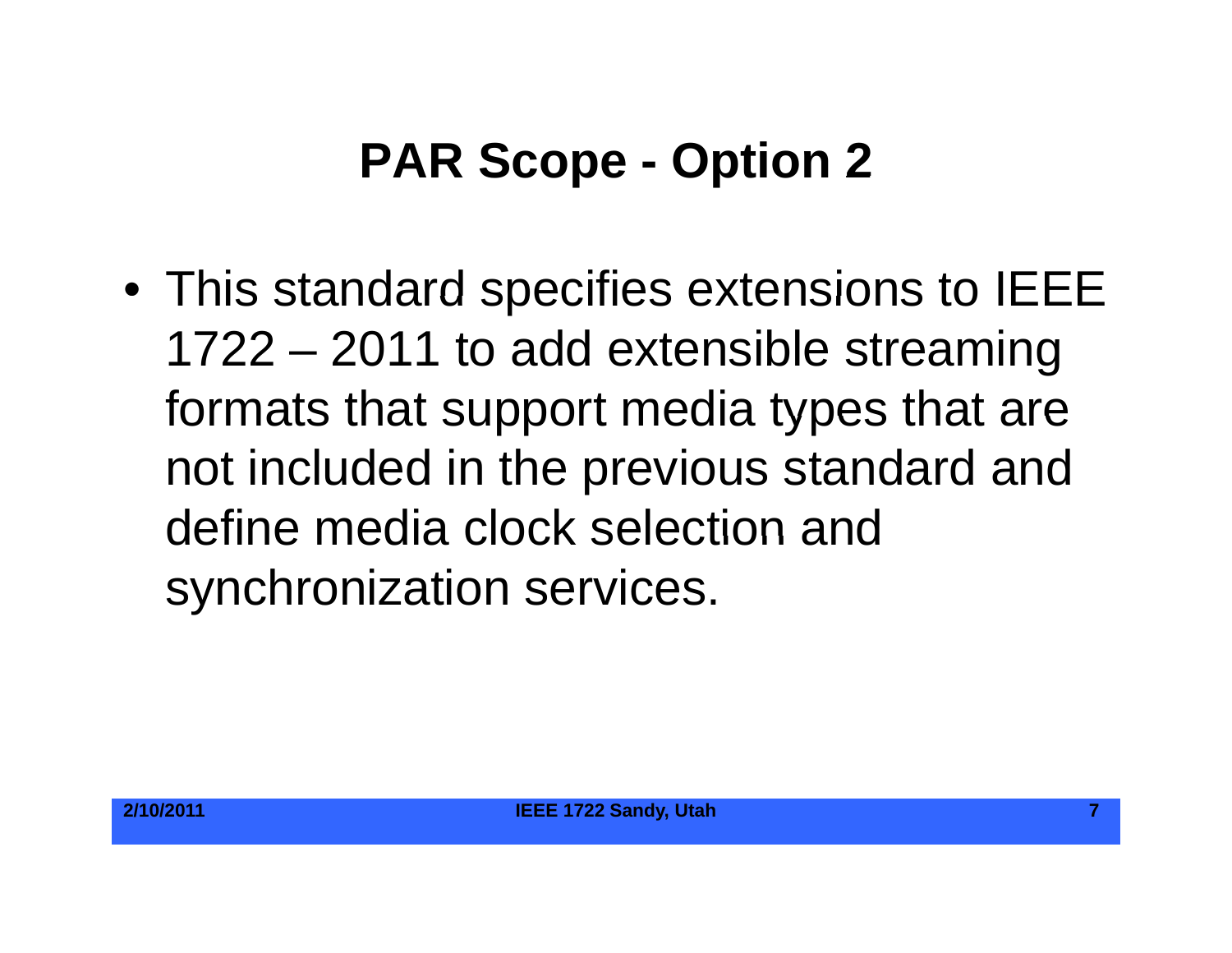## **New PAR Scope (5.3)**

- Is the completion of this document contingent upon the completion of another document?
	- No

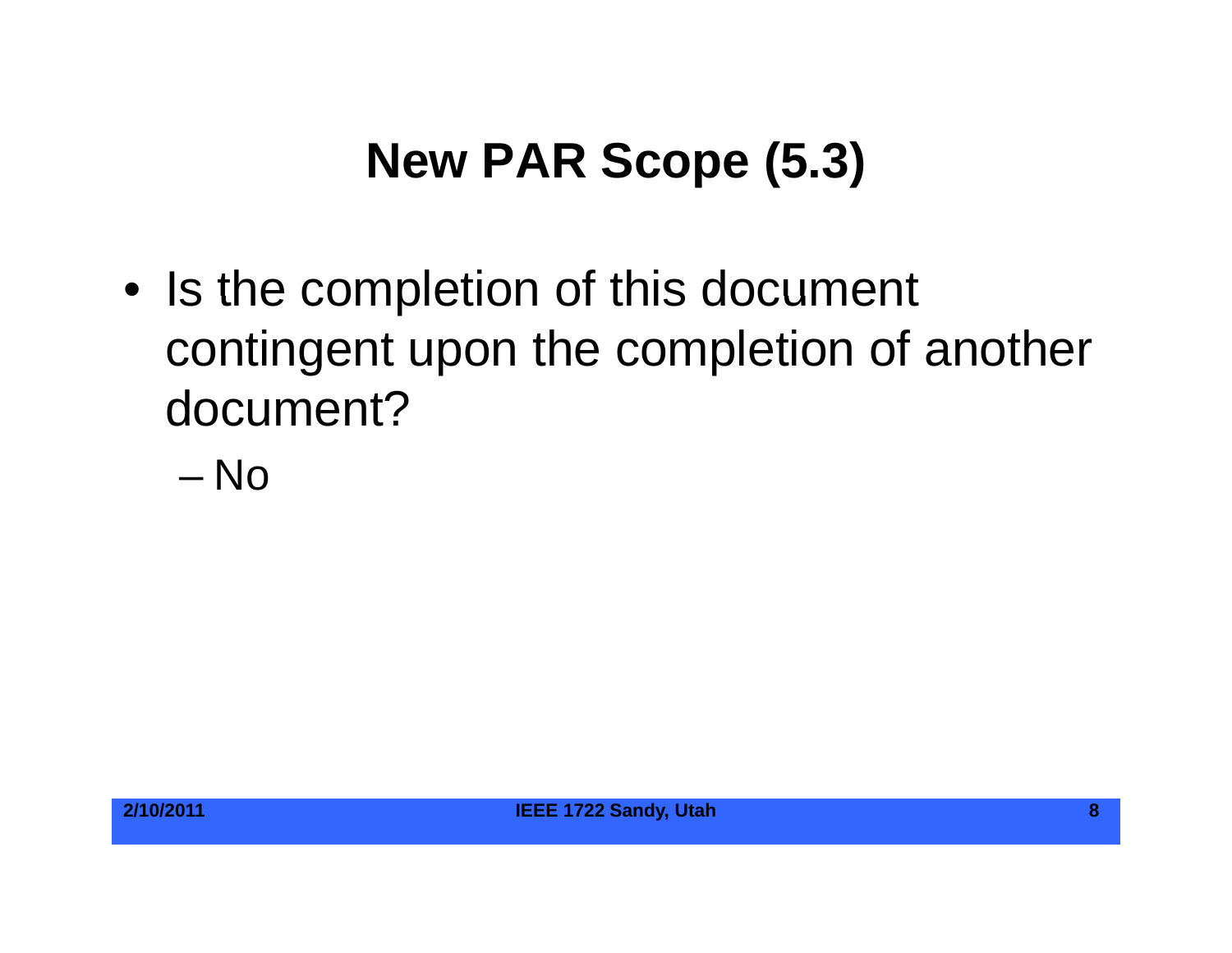# **Original PAR Purpose (5.4)**

• This standard will facilitate interoperability between stations that stream timesensitive audio and/or video across LANs providing time synchronization and latency/bandwidth services by defining the packet format protocols and synchronization mechanisms.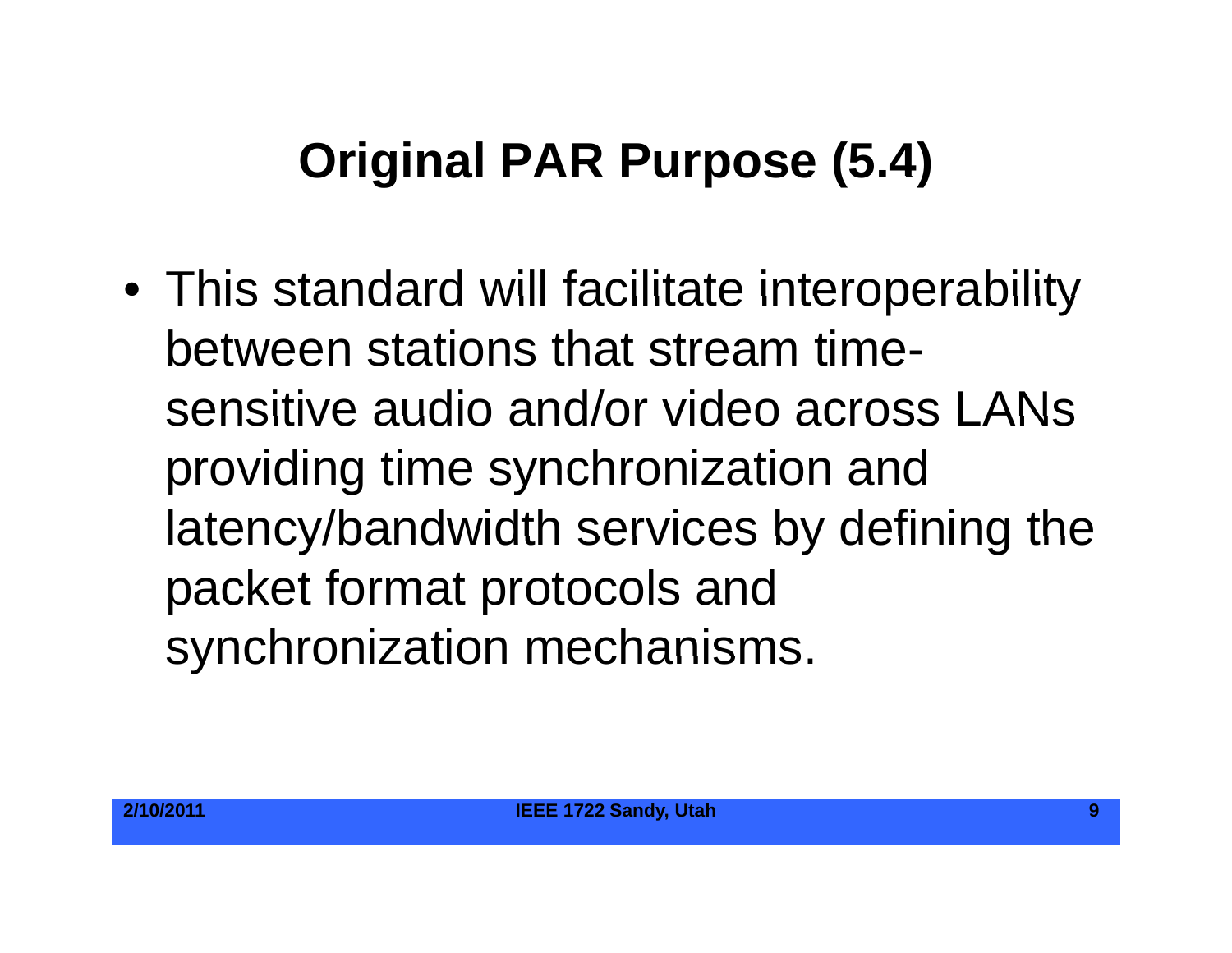# **New PAR Purpose (5.4)**

 $\bullet\,$  This standard facilitates interoperability between stations that stream timesensitive media across LANs providing time synchronization and latency/bandwidth services by defining additional packet format protocols and synchronization mechanisms.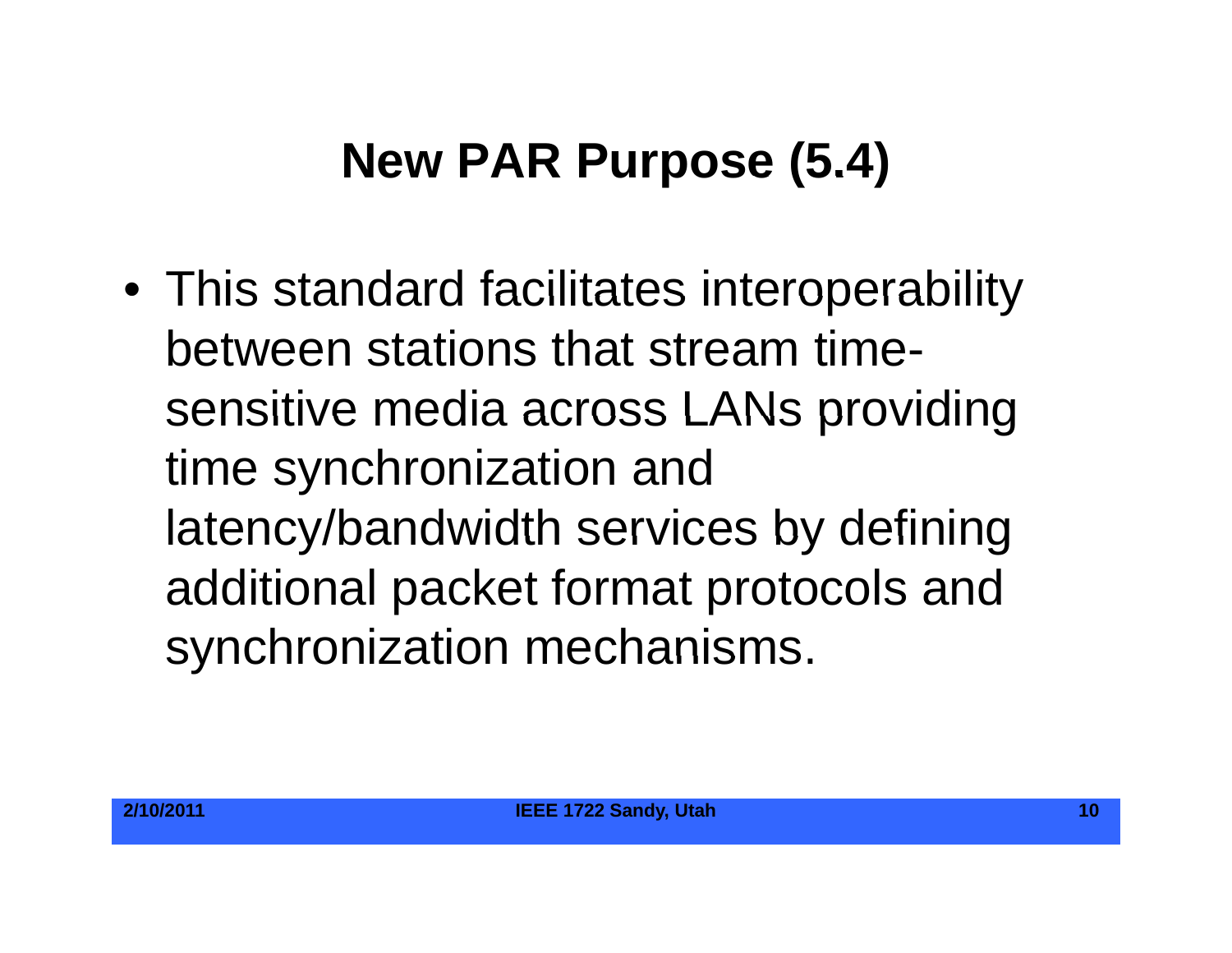# **Original Need (5.5) Original (5.5)**

- $\bullet$  Increasingly, entertainment media is digitally transported. Streaming audio/video and interactive applications over bridged LANs need to have comparable real-time performance with legacy analog distribution. There is significant end-user and vendor interest in defining a simple yet common method for handling real-time audio/video suitable for consumer electronics, professional A/V applications, etc.
- $\bullet$  Technologies such as IEEE 1394, Bluetooth and USB exist today but each has their own encapsulation, protocols, timing control, etc. such that building interworking functions is difficult. The use of a common audio/video transport over multiple IEEE 802 network types will realize operational and equipment cost benefits.
- $\bullet$  $\bullet$  By ensuring that all IEEE 802 wired and wireless devices share a common set of transport mechanisms for time-sensitive audio/video streams, we lessen the effort of producing interworking units between IEEE 802 and other digital networks.

**2/10/2011 IEEE 1722 Sandy, Utah 11**